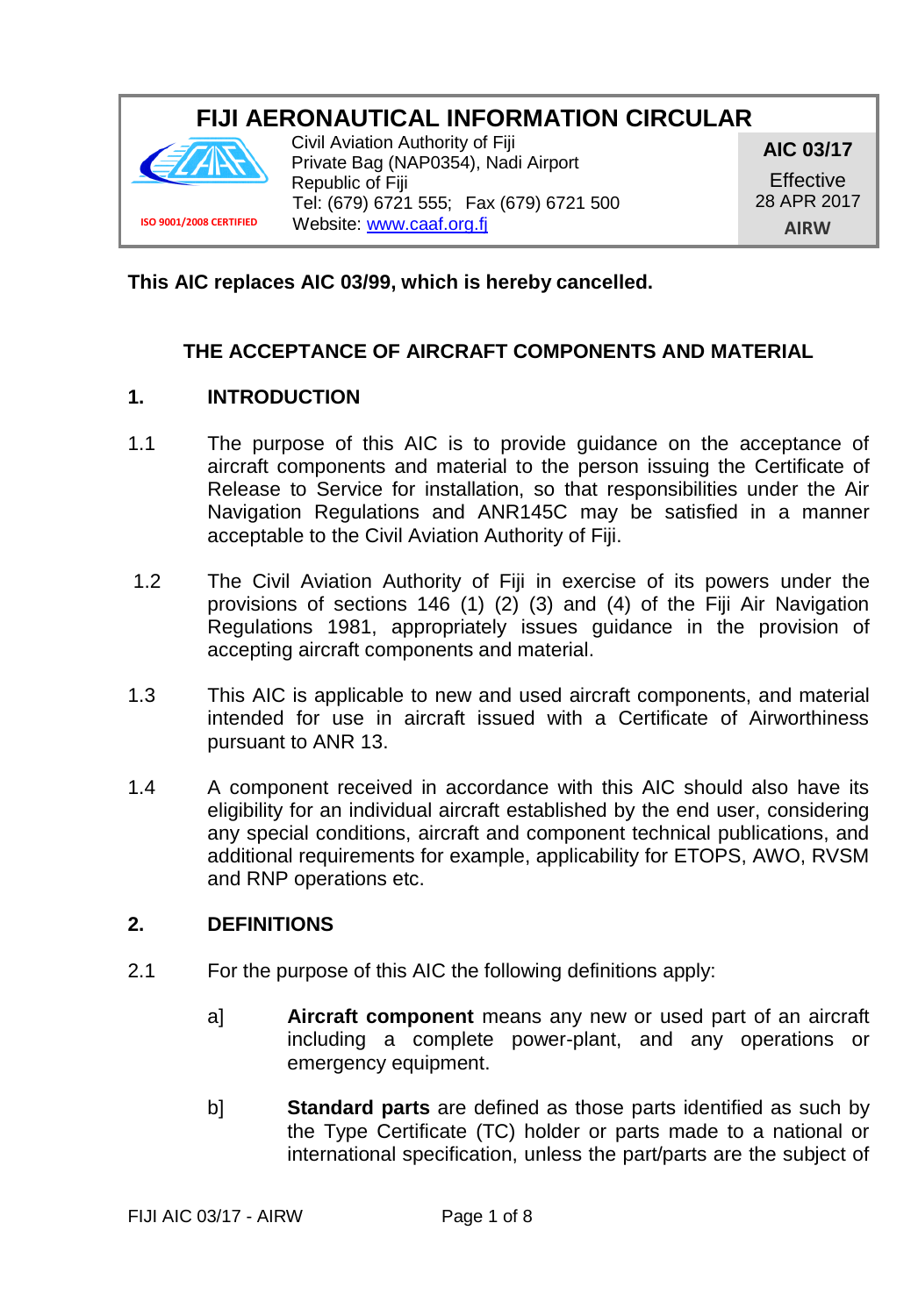specific product approvals, such as Technical Standard Order (TSO) or UK CAA Equipment Approval.

*NOTE: This AIC does not apply to standard parts, although it is*  recommended that such parts should be accompanied by a statement of *conformity.*

- c] **Material** means consumable material which is only used once, such as lubricants, cements, compounds, paints, chemical dyes, sealant, etc. **Raw material** is any material that requires further work to make it into a component part of the aircraft such as metals, plastics, wood, fabric, etc.
- d] **Critical Component** is a part, the failure of which could have a catastrophic effect upon the aircraft, and for which critical characteristics have been identified which must be controlled to ensure the required level of integrity. It is a part identified as critical by the CAAF or the design approval holder during the product type validation process. Typically, such components include parts for which a replacement time, inspection interval, or related procedure is specified in the Airworthiness Limitations section or certification maintenance requirements of the manufacturer's maintenance manual or Instructions for continued airworthiness.

## **3. NEW COMPONENTS**

- 3.1 An "Authorised Release Document" is required for any new aircraft component that is to be installed in an aircraft, except that it is not required for standard parts defined in 2.1 (b).
- 3.2 When received from manufacturers sources located in an EASA member country and appropriately approved the authorised release document will be an EASA Form One.

## *NOTE: EASA Administrative and Guidance Material contains a list of current member countries.*

3.3 When received from manufacturers or overhaul sources located in the USA and appropriately approved by the Federal Aviation Administration (FAA), which arranges for the release of the aircraft component the authorised release document will be FAA Form 8130-4 for new or newly overhauled engines/propellers and FAA Form 8130-3, Airworthiness approval tag for other new components including APU's.

> NOTE: 1] An FAA Form 8130-3 which has been issued and used internally within the USA for purposes other than export is not acceptable for use as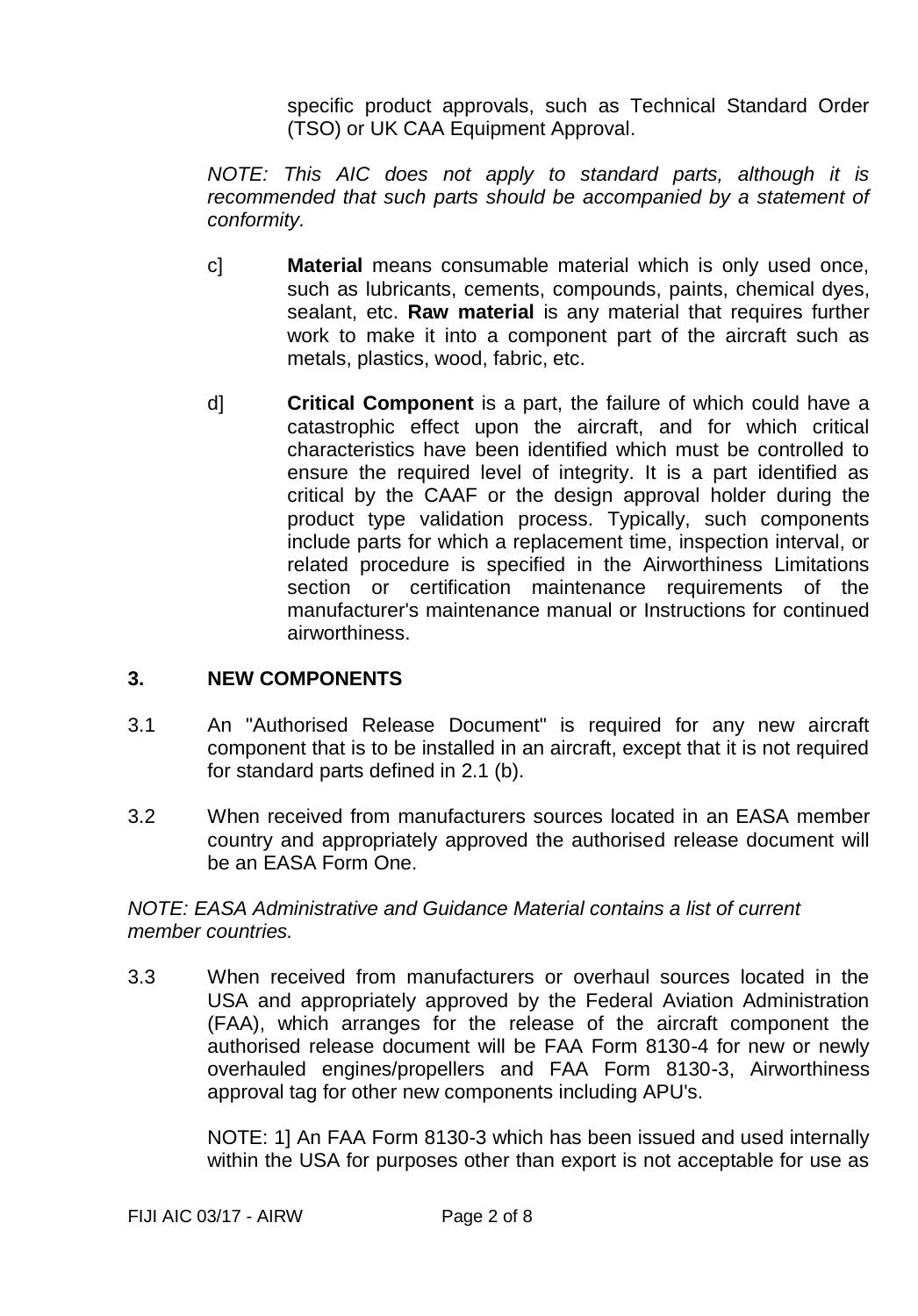an export airworthiness approval with regard to this Notice. Further information regarding the use of FAA Form 8130-3 is contained in FAA Order 8130.21B

*D*

## **3.4 Approval for the use of certain PMA parts**

Approval is hereby given by the CAAF to aircraft registered in Fiji to use PMA parts approved under the regulatory oversight of the FAA/EASA/UKCAA/Transport Canada for a part designed under their PMA system or equivalent, provided that:

The PMA part is NOT a "critical component" AND

(a) The statement "This PMA part is not a critical component" should be written in Block 13 of the FAA Form 8130-3;

OR

(b) The PMA part conforms to design data obtained under a licensing agreement from the holder of the FAA design approval according to 14 CFR § 21.303(c)(4) of the Federal Aviation Regulations. The statement "Produced under licensing agreement from the FAA design approval holder" should be written in Block 13 of FAA Form 8130-3;

OR

(c) The PMA holder can show that the part has received an explicit approval by means of a design change or STC from the FAA/EASA/Transport Canada/UKCAA. The reference to this authorization should be written in Block 13 of the FAA Form 8130-3, or reflected in EASA Form 1 or TCA Form 24-0078.

#### **Note: 1**

The operator must amend their approved MMOE/MOE/MME's to include a procedure/process that gives the basis of accepting non-critical airworthiness PMA parts. This should include the application of SMS risk assessment and the relevant mitigating factors including the requirements of Note: 2

- (a) The operator must have the procedure approved by the CAAF. The amendment shall include all the PMA components intended for use on designated components/aircraft types.
- (b) Additional PMA components originally added via the Note 2 process shall be submitted to the CAAF for approval and added to the original listing.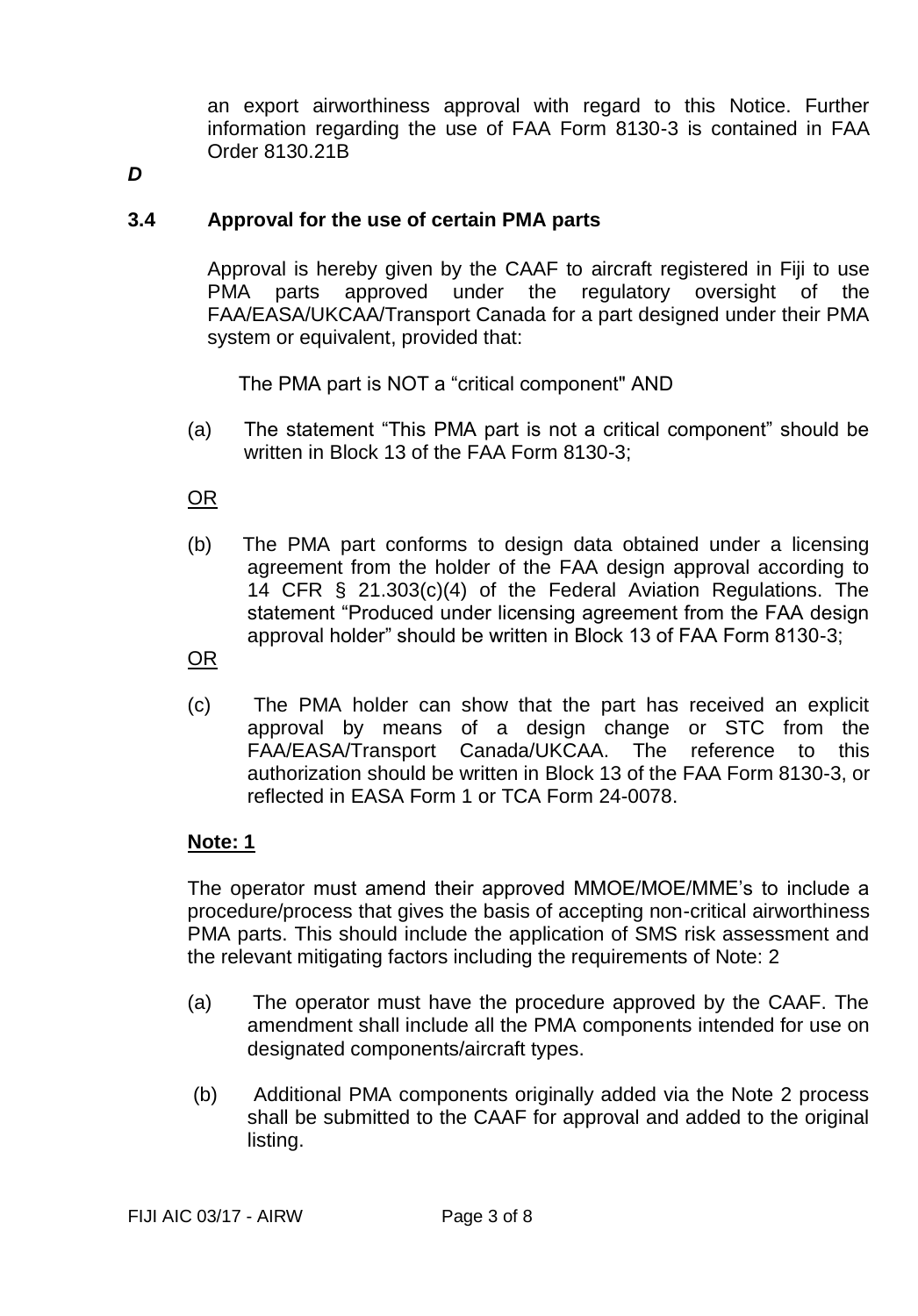## **Note: 2**

The use of such parts must include a provision of instructions that support continued airworthiness as required under the ANR 13; 8 (b) & (c).

# **Note: 3**

Care should be taken when accepting such documentation from organizations other than the organization who certified the part. When in doubt, it may be necessary to verify the authenticity of the document by contacting the certifying organization prior to accepting and installing the part. Nonetheless, Vendor/Supplier documents must be clearly traceable back to the approved PMA manufacturer/approval holder prior to fitment on Fiji registered aircraft.

- 3.5 When received from a manufacturing source located in Canada, the authorized release document will be a TCA Form 24-0078.
- 3.6 Some new aircraft components may be manufactured by organisations that do not fall within the foregoing group classifications. Where the organisation is the original manufacturer the Civil Aviation Authority of the Fiji Islands may be prepared to permit acceptance of such new aircraft components without an authorised release document, subject to the organisation being under the control of the aircraft, engine or propeller Type Certificate holder and authorised by the primary National Aviation Authority for that particular purpose at the time the component was manufactured. Any such acceptance must be received in writing from the Civil Aviation Authority of the Fiji Islands.

## **4. USED COMPONENTS**

- 4.1 When received from an appropriately approved ANR145C Maintenance Organisation FJAR Form 1. The authorised release document will be a FJAR Form 1 issued under the terms of that approval.
- 4.2 When received from an appropriately approved EASA Part 145 Maintenance Organisation. The authorised release document will be a EASA Form 1 issued under the terms of that approval - only EASA Part 145 Maintenance Organisations listed in the EASA Document entitled "EASA Part 145 Listed Organisations" may be used.
- 4.3 When received from an appropriately approved FAR-145 repair station. The authorised release document will be a FAA Form 8130-3 issued under the terms of that approval.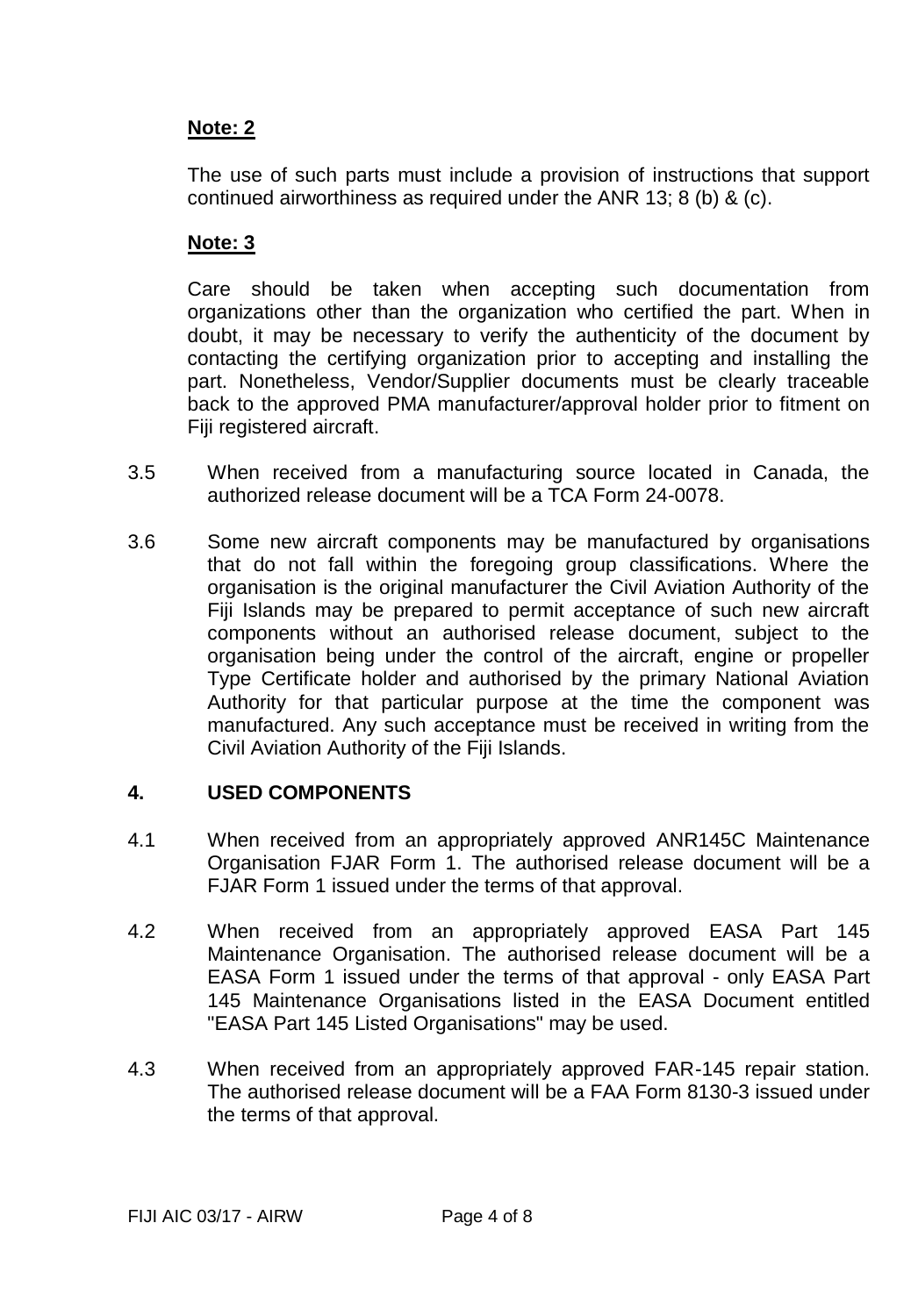4.4 FAR 21.329 (e) requires that individual used engines/propellers which are not being exported as part of a certificated aircraft, must have been newly overhauled in order to quality for an Export Certificate of Airworthiness issued by the FAA.

> A Fiji operator requiring to import a serviceable (but not newly overhauled) used engine or propeller from the USA, not as part of a complete aircraft, may do so by invoking FAR 21.327 (e) (4), which is cross referenced by both FAR 21.325 and FAR 21.329. An Export Certificate of Airworthiness FAA Form 8130-4 may be obtained from the USA on production of a written statement from the importing country that the requirements specified in FAR 21.329 need not be met; such a statement may be obtained from the CAAFI on written request from the importer.

- 4.5 When received from an appropriately approved Transport Canada AM573 Maintenance Organisation, the authorised release document will be a Transport Canada Form 24-0078 issued under the terms of that approval.
- 4.6 When received from an appropriately CASA approved repair/overhaul organisation, the authorised release document will be a CASA Form DA1 issued under the terms of that approval.
- 4.7 When received from an appropriately New Zealand CAA approved repair/overhaul organisation, the authorised release document will be a New Zealand Form 1.
- 4.8 Some used aircraft components may be maintained by organisations that do not fall within the foregoing group classifications. The Civil Aviation Authority of Fiji may be prepared, in exceptional circumstances to permit acceptance of such used aircraft components, subject to the Maintenance Organisation being under the control of the National Aviation Authority for the particular purpose at the time the component was maintained.
	- *NOTE: 1] The advice of the Civil Aviation Authority of Fiji should be sought prior to any order being placed.*
		- *2] Copies of the National Aviation Authority Regulations Authorised Release Document and other documentation may be required to be supplied to the Civil Aviation Authority of Fiji for assessment and investigation.*
		- *3] Any costs involved in the assessment, and investigation survey by the Civil Aviation Authority of Fiji would be borne by the end user.*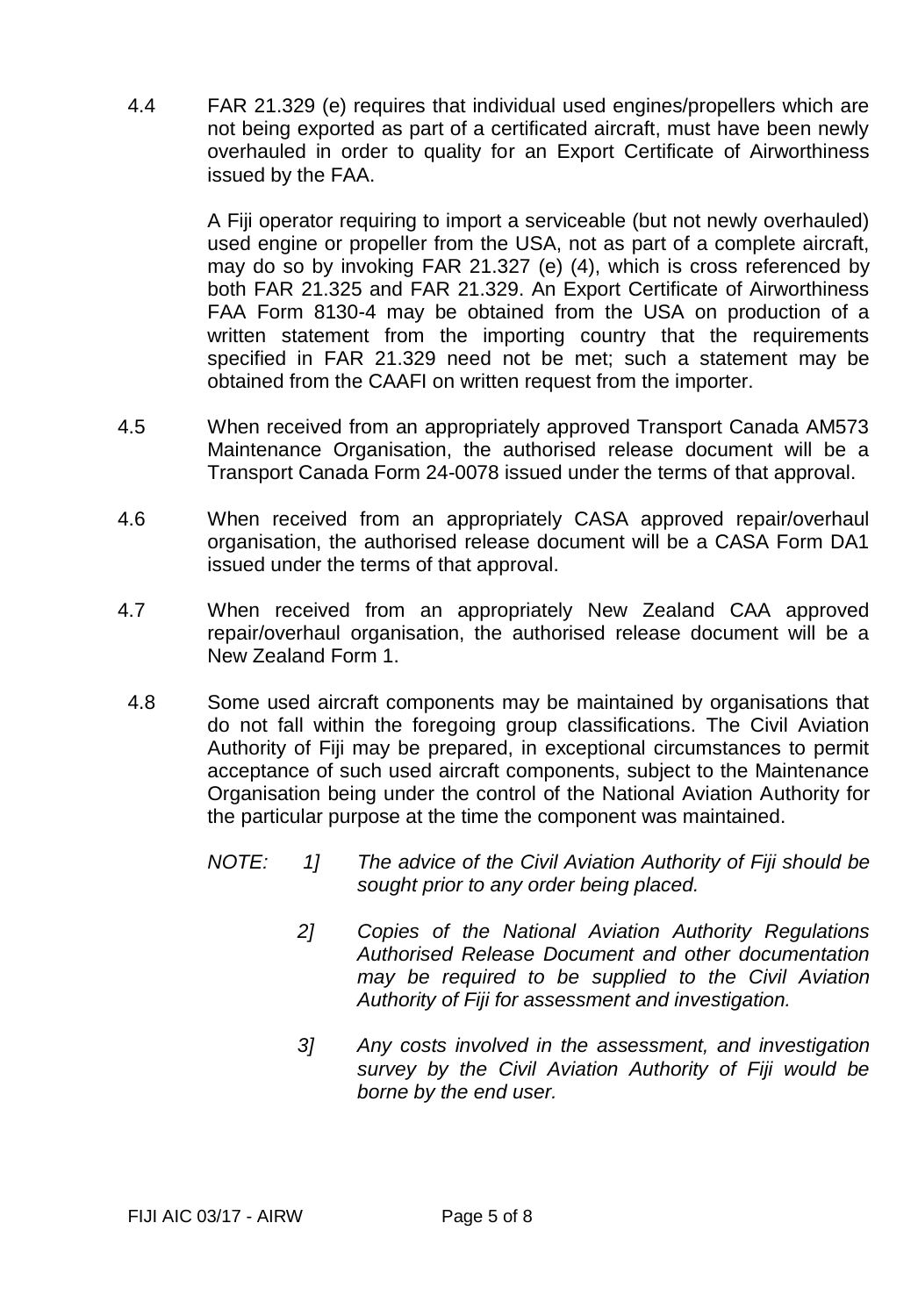# **5. AIRCRAFT ON GROUND (A.O.G) SITUATION**

- 5.1 On some occasions an aircraft may be in an AOG situation because of the non-availability of a component in compliance with this AIC when away from the main line station for the aircraft type. Therefore subject to the following limitations a component not in compliance with the relevant paragraphs of 3 and 4 may be fitted temporarily:
	- a] The aircraft must be AOG, and the technical log endorsed with such fact including details of where, when and why it is AOG.
	- b] A component not in compliance with this AIC may be fitted for a period of up to 30 flight hours or until the aircraft returns to the main line station for the type, whichever is the sooner.
	- c] The component should be checked for satisfactory condition; and have a serviceability tag clearly identifying the organisation and its National Authority Approval/Authorisation reference; and meet the criteria specified in paragraph 1.3.
	- d] This paragraph 5 does not apply to an AOG situation at the main line station for the type.

## **6. COMPONENTS INVOLVED IN INCIDENTS/ ACCIDENTS OR RECOVERED FROM AIRCRAFT INVOLVED IN INCIDENTS/ACCIDENTS**

6.1 The Type Certificate defines the approved data to which the aircraft, engine, propeller, equipment is to be operated and maintained during its service life. The Certificate of Airworthiness may be invalidated if a component is fitted which was involved in an incident/accident. Such components should only be returned to service when processed in accordance with a specific work order including necessary tests and inspections approved by the Civil Aviation Authority of Fiji. Such a work order may require the input of the TC holder and the original manufacturer.

# **7. DISTRIBUTORS**

7.1 Although aircraft component distributors provide a useful service to the aviation industry they are not required to be approved by the Civil Aviation Authority of Fiji. They cannot raise Authorised Release Documents and cannot be required to possess the necessary technical expertise to establish the status of aircraft components. It therefore follows that for all components received, the end user should request from the distributor the associated Authorised Release Document raised by an appropriately approved organisation as described above.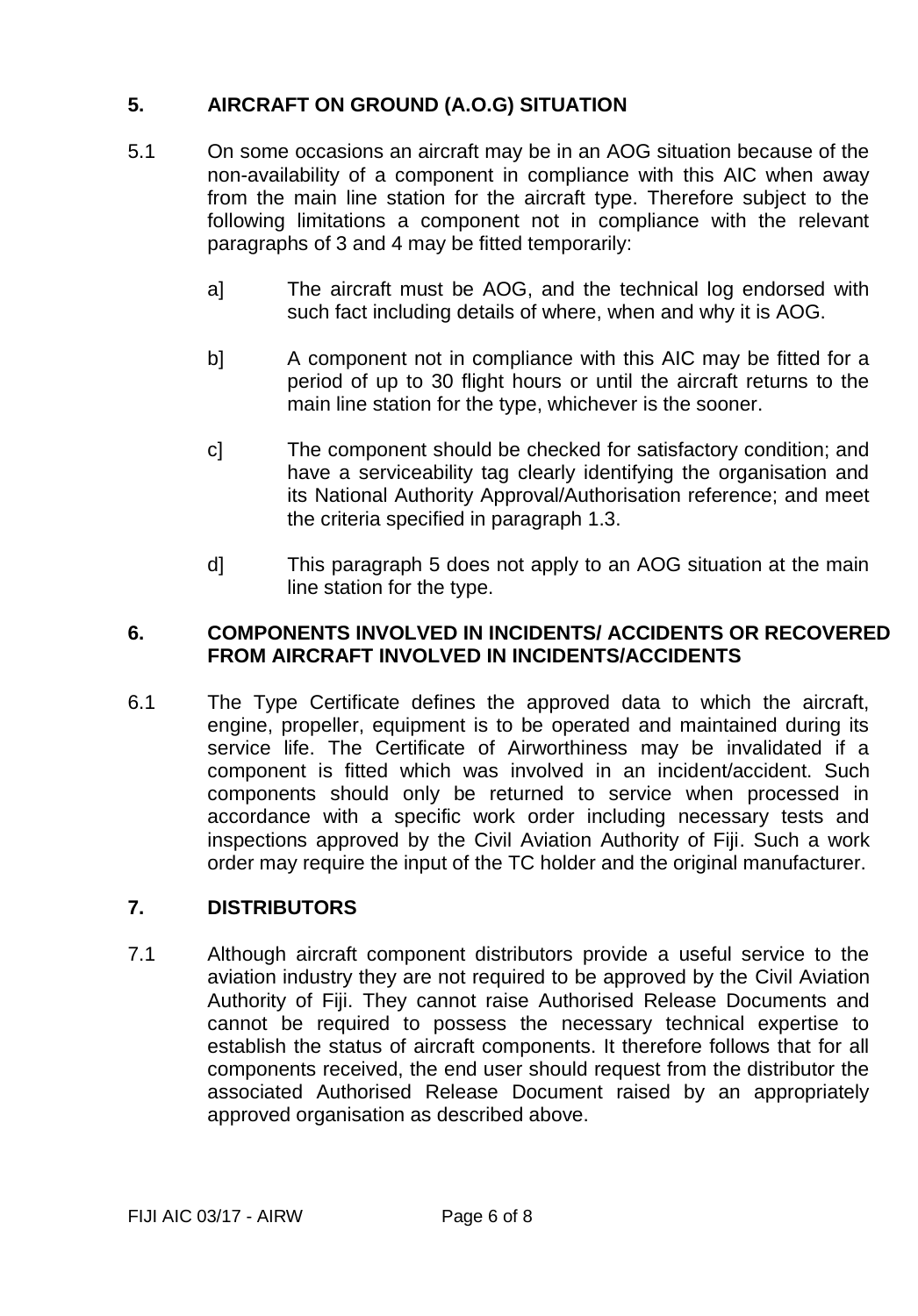Where a distributor does not want to pass the components' documents to a potential buyer, being another distributor, it is acceptable for the original distributor's documentation to be endorsed:-

## **"Authorised Release Documentation of the aircraft component is on file, Ref. NO. ### and will be made available to the end user upon request from that end user".**

Upon request of the end user the distributor should transmit the original documentation to allow the end user to establish the components acceptability of the end user to obtain the appropriate Authorised Release Documentation and establish the acceptability of the component.

*NOTE: Where more than one component appears on the Authorised Release Document and the components are to be distributed separately a certified true copy of the Authorised Release Document is acceptable for transmittal to the end user. It should be made clear which entries on the copy of the Authorised Release Document relate to the supplied components.*

#### **8. MATERIAL**

- 8.1 Consumable material should only be accepted when the user is satisfied that it is to the required specification. To be satisfied the material and/or its packing should be marked with the specification and where appropriate batch number. All consumable material should be accompanied by documentation clearly relating to the particular material and containing a statement of conformity plus both the manufacturers and supplier source. Any special conditions such as storage or life etc. should also be included. Authorised Release Documents are not normally issued for such material. The material specification should normally be that identified in the TC holder data unless the Civil Aviation Authority of Fiji has agreed otherwise.
- 8.2 Raw Material should only be accepted when the user is satisfied that it is to the required specification. To be satisfied the material and or its packing should be marked with the specification and where appropriate the batch number and special conditions such as storage or life etc. The material specification should normally be that identified in the TC holder data unless the Civil Aviation Authority of Fiji has agreed otherwise.

All raw materials should be accompanied by authorised release documents that clearly relate to the particular material and can provide traceability to both the supplier and the manufacturing source.

Authorised release documents will be those issued by an organisation appropriately approved by the National Aviation Authority for the purpose.